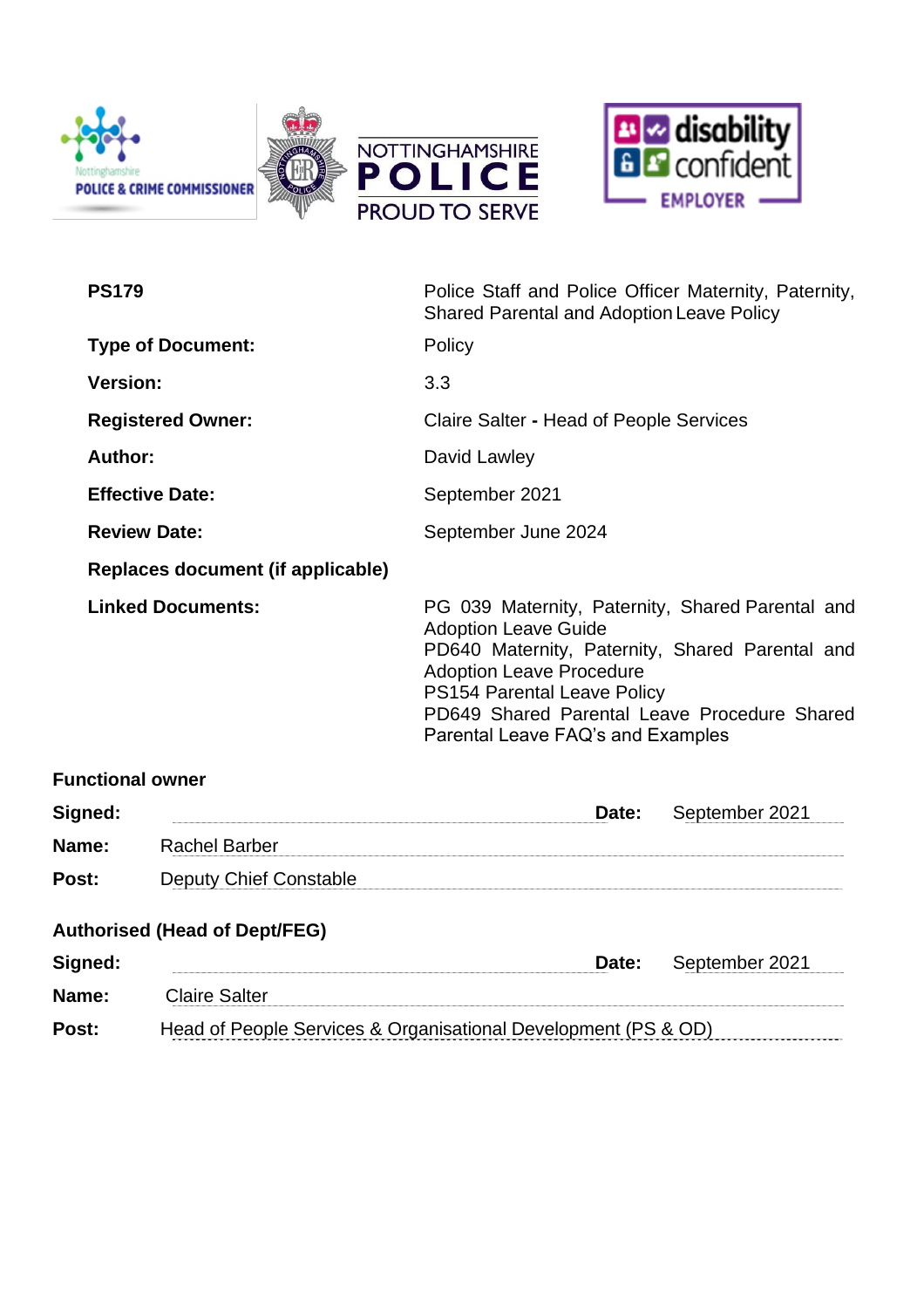## **Table of Contents**

| SECTION 1             | <b>VERSION</b>                                              |  |
|-----------------------|-------------------------------------------------------------|--|
| SECTION 2             |                                                             |  |
| SECTION3              |                                                             |  |
| 3.1                   |                                                             |  |
| 3.2                   |                                                             |  |
| <b>SECTION 4</b>      |                                                             |  |
| 4.1                   |                                                             |  |
| 4.2                   |                                                             |  |
| 4.3                   |                                                             |  |
| 4.4                   |                                                             |  |
| 4.5                   |                                                             |  |
| SECTION 5             |                                                             |  |
| 5.1                   |                                                             |  |
| <b>SECTION 6</b>      |                                                             |  |
| 6.1                   |                                                             |  |
| 6.2                   |                                                             |  |
| SECTION 7             |                                                             |  |
| 7.1                   |                                                             |  |
| 7.2                   |                                                             |  |
| <b>SECTION 8</b>      | CONTACTDURINGMATERNITY/ADOPTIONORSHAREDPARENTALLEAVE13      |  |
| SECTION 9             |                                                             |  |
| SECTION 10            |                                                             |  |
| SECTION 11            | IN-VITRO FERTILISATON(IVF), OR OTHER FERTILITY TREATMENTS14 |  |
| SECTION <sub>12</sub> |                                                             |  |

## <span id="page-1-0"></span>**SECTION 1 Version Control**

| <b>Version No.</b>                                                                                                | Dat<br>e | <b>Post</b><br><b>Holder/Author</b> | <b>Reason for Issue</b>                                                                                                                                                                                                                                                                                                                      |
|-------------------------------------------------------------------------------------------------------------------|----------|-------------------------------------|----------------------------------------------------------------------------------------------------------------------------------------------------------------------------------------------------------------------------------------------------------------------------------------------------------------------------------------------|
| V1.0                                                                                                              |          |                                     | New Policy to replace PD378                                                                                                                                                                                                                                                                                                                  |
| V2.0<br>Various and<br>Some<br>rearrangemen<br>of the order of<br>sections<br>to<br>avoid<br>repetition<br>across |          |                                     | Amendments to allow for new<br>regulations in the Children and<br>Families Act 2014<br>As of 5 April 2015:<br>Sections 3,4,5 amended to reflect:<br>Adoption leave as day one right as<br>with maternity                                                                                                                                     |
| different leave<br>types.                                                                                         |          |                                     | Surrogacy rights re antenatal<br>support<br>Surrogacy and Foster to Adopt<br>included under Adoption provisions<br>Section. 6 Inserted- New facility for<br>Shared Parental Leave and Pay-<br>maternity and adoptions.<br>Section 8 amended to indicate this<br>facility will taper out having been<br>replaced by Shared Parental<br>Leave. |
| V3.0                                                                                                              |          |                                     | Amendment at Paragraphs 4 and 5<br>re paternity leave and adoption pay and leave eligibility to                                                                                                                                                                                                                                              |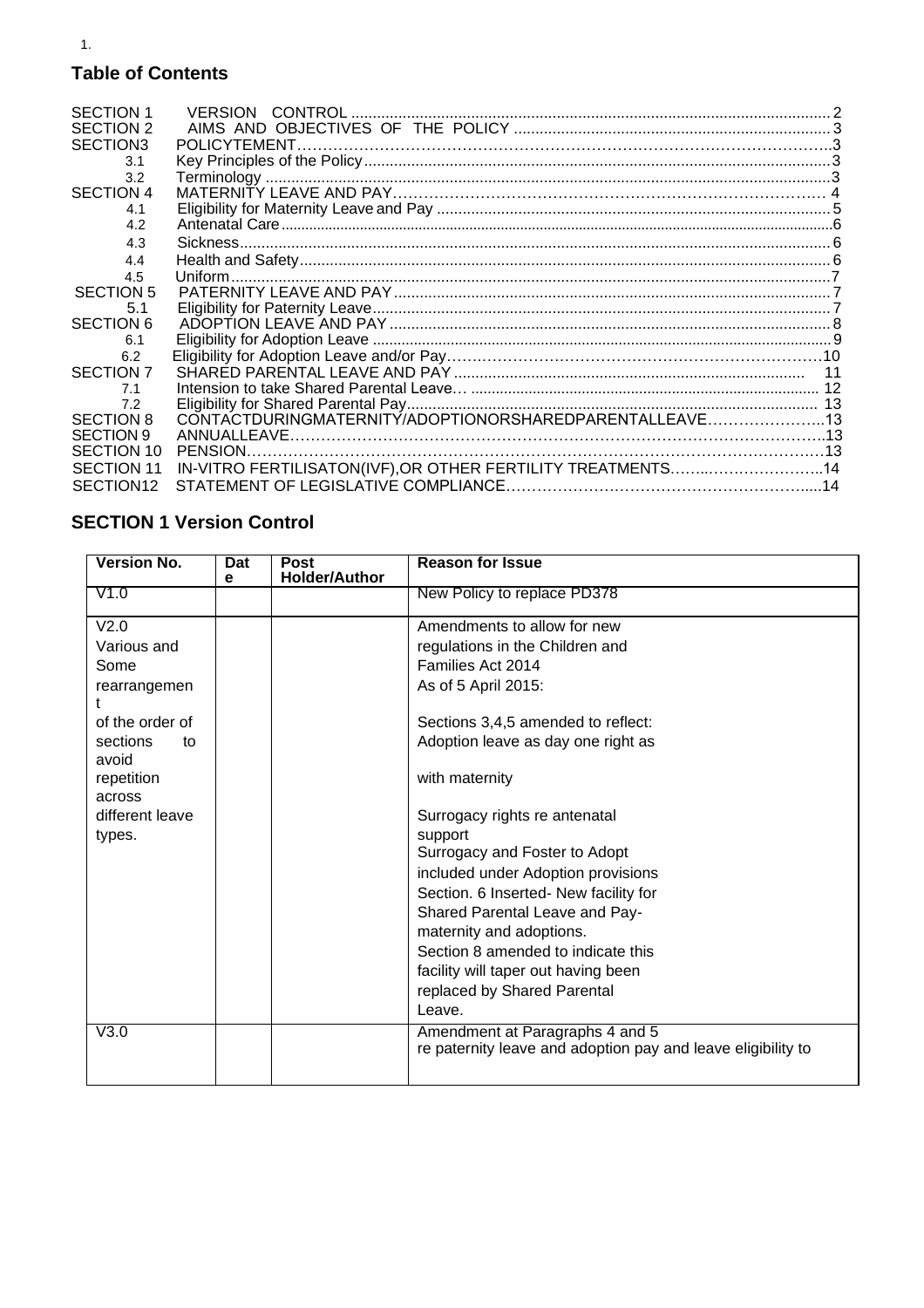| V3.1 | April 2017        | James Lunn/Bal<br>Dosanjh | Senior HR<br>Manager/H<br>Consultant  | Updated Policy in line with the<br>Police Staff Handbook Updates 1st<br>April 2017   |
|------|-------------------|---------------------------|---------------------------------------|--------------------------------------------------------------------------------------|
| V3.2 | February<br>2018  | James Lunn                | Senior HR<br>Manager                  | Updated in line National Police<br>Chief's Council and PFEW advice                   |
| V3.3 | September<br>2021 | David Lawley              | Policy<br>୍ୟୁ<br>Wellbeing<br>Partner | Updated in line National Police<br>Chief's Council Pay period change<br>January 2021 |

# **SECTION 2 AIMS AND OBJECTIVES OF THE POLICY**

Nottinghamshire Police and the Office of Police and Crime Commissioner (OPCC) recognise that all police officers and police staff should have a healthy work-life balance and have the ability to combine a career with parenthood. This policy complies with police regulations and current employment legislation.

The aim of the policy is to provide the framework for the maternity, paternity, shared-parental and adoption leave provisions available to police officers and police staff.

The policy applies to all police officers and police staff working for Nottinghamshire Police. There are some differences between police officer and police staff entitlements, where this is applicable it is highlighted.

## **SECTION 3 POLICYSTATEMENT**

## <span id="page-2-0"></span>**3.1 Key Principles of thePolicy**

- To provide the appropriate information to all police officers and police staffwith regard to maternity, paternity, adoption and shared parental leave and adoption/surrogacy rights.
- To ensure that a risk assessment is carried out for every pregnant police officer or police staff member to ensure that they are not required to carry out any duty which puts them at significant risk during their pregnancy.
- To allow pregnant police officers and police staff to continue working as far into their pregnancy as they wish, subject to continued good health.

### <span id="page-2-1"></span>**3.2 Terminology**

The policy makes reference to a number of specialist terms. Below is a list of abbreviations that may be found throughout this.

| Continuous | To determine which maternity scheme you are eligible for, you need to |
|------------|-----------------------------------------------------------------------|
| Service    | know the date you commenced employment for police staff and the date  |
|            | you joined the Police Force for police officers                       |
| <b>EWC</b> | <b>Expected Week of Childbirth</b>                                    |
| OML        | <b>Ordinary Maternity Leave</b>                                       |
| <b>SML</b> | <b>Statutory Maternity Leave</b>                                      |
| <b>AML</b> | <b>Additional Maternity Leave</b>                                     |
| <b>SMP</b> | <b>Statutory Maternity Pay</b>                                        |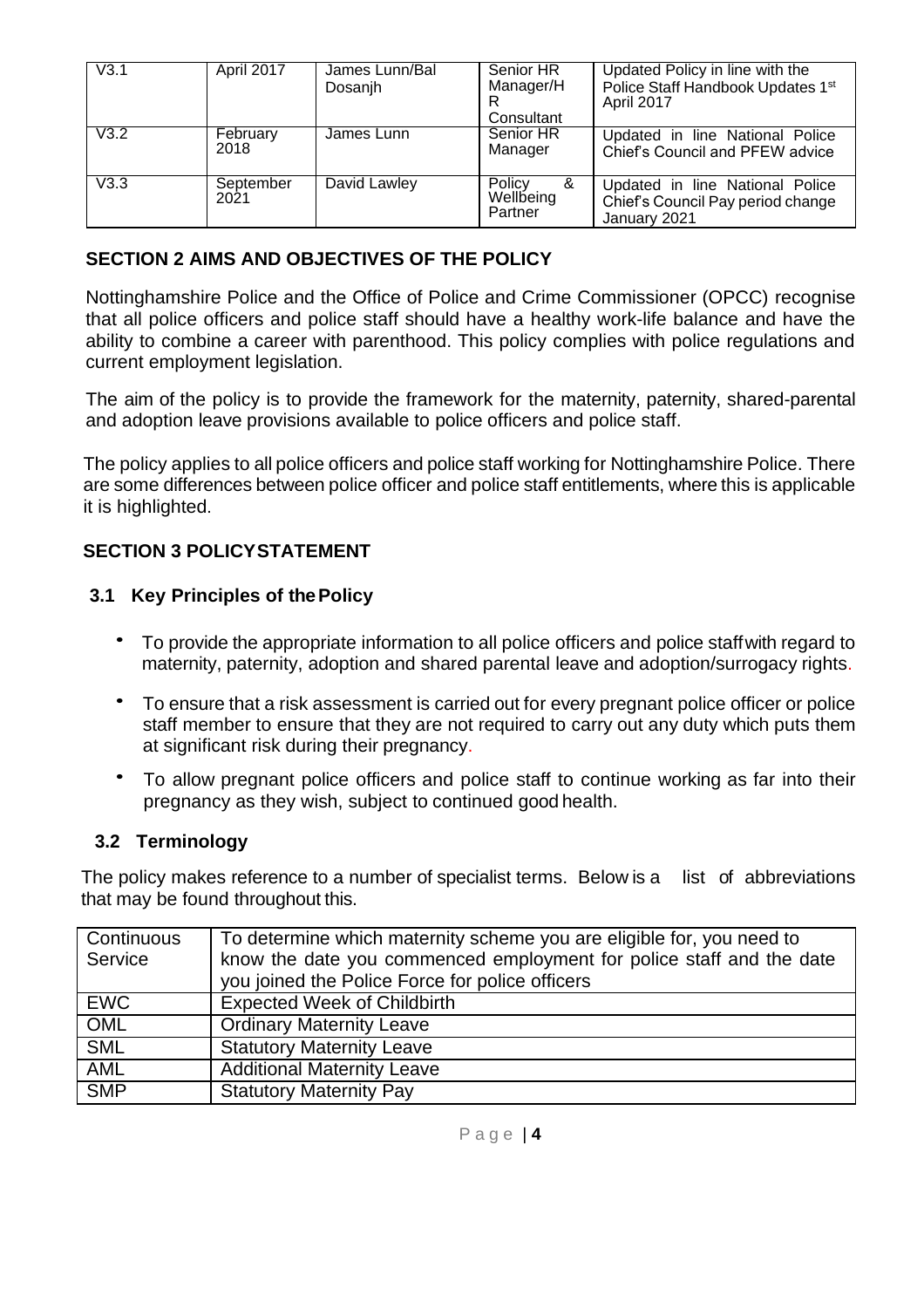| <b>SPP</b>       | Statutory Paternity Pay                                                     |
|------------------|-----------------------------------------------------------------------------|
| <b>OMP</b>       | <b>Occupational Maternity Pay</b>                                           |
| <b>EMP</b>       | <b>Enhanced Maternity Pay</b>                                               |
| MATB1            | The maternity certificate issued to confirm the expected week of childbirth |
| <b>EMP</b>       | <b>Enhanced Maternity Pay</b>                                               |
| <b>MA</b>        | <b>Maternity Allowance</b>                                                  |
| <b>SPL</b>       | <b>Shared Parental Leave</b>                                                |
| <b>PL</b>        | <b>Paternity Leave</b>                                                      |
| <b>SAP</b>       | <b>Statutory Adoption Pay</b>                                               |
| <b>OAL/AAL</b>   | <b>Ordinary Adoption Leave/Additional Adoption Leave</b>                    |
| <b>KIT/SPLIT</b> | Keeping in Touch days/Shared Parental leave-in-touch days                   |
| QW               | <b>Qualifying Week</b>                                                      |
| Full week        | Police Staff - 37 hours Police Officers - 40 hours                          |

## **SECTION 4 MATERNITY LEAVE AND PAY**

- Maternity provisions are linked to length of service. To determine eligibility it is important to know the date employment commenced for police staff or joined the police service for police officers.
- Police staff and police officers are entitled to 26 weeks of OML and 26 weeks of AML. The combined 52 weeks is known as SML.
- Police officers and Police staff are entitled to a maximum of 15 months maternity leave. Maternity leave can be taken at any time commencing 6 months before the expected week of childbirth, (EWC), to 12 months after the EWC with a maximum of 15 months in total. It should be noted that taking maternity leave from 6 months before EWC will result in a 2 week break in pay before maternity pay starts at 11 weeks prior to EWC.
- Police staff can take maternity leave in one or more periods. The period in which maternity leave can be taken starts six months before the expected week of childbirth and ends no later than 12 months afterwards.
- Police staff can take maternity leave in more than one period allows the employee to return to work for example, a court appearance or training course, and then resume maternity leave.
- Police staff can take annual leave during a break in maternity leave; otherwise any accrued or unused annual leave should be carried over to the next leave year.
- The amended agreed changes to Police Staff Council Handbook 2017, Section 5 apply to those women who are pregnant on or after 1 April 2017.
- If maternity leave has not been commenced when the baby is born, then the maternity leave starts the day after the child's birth.
- All leave or pay is proportionate for part time employees.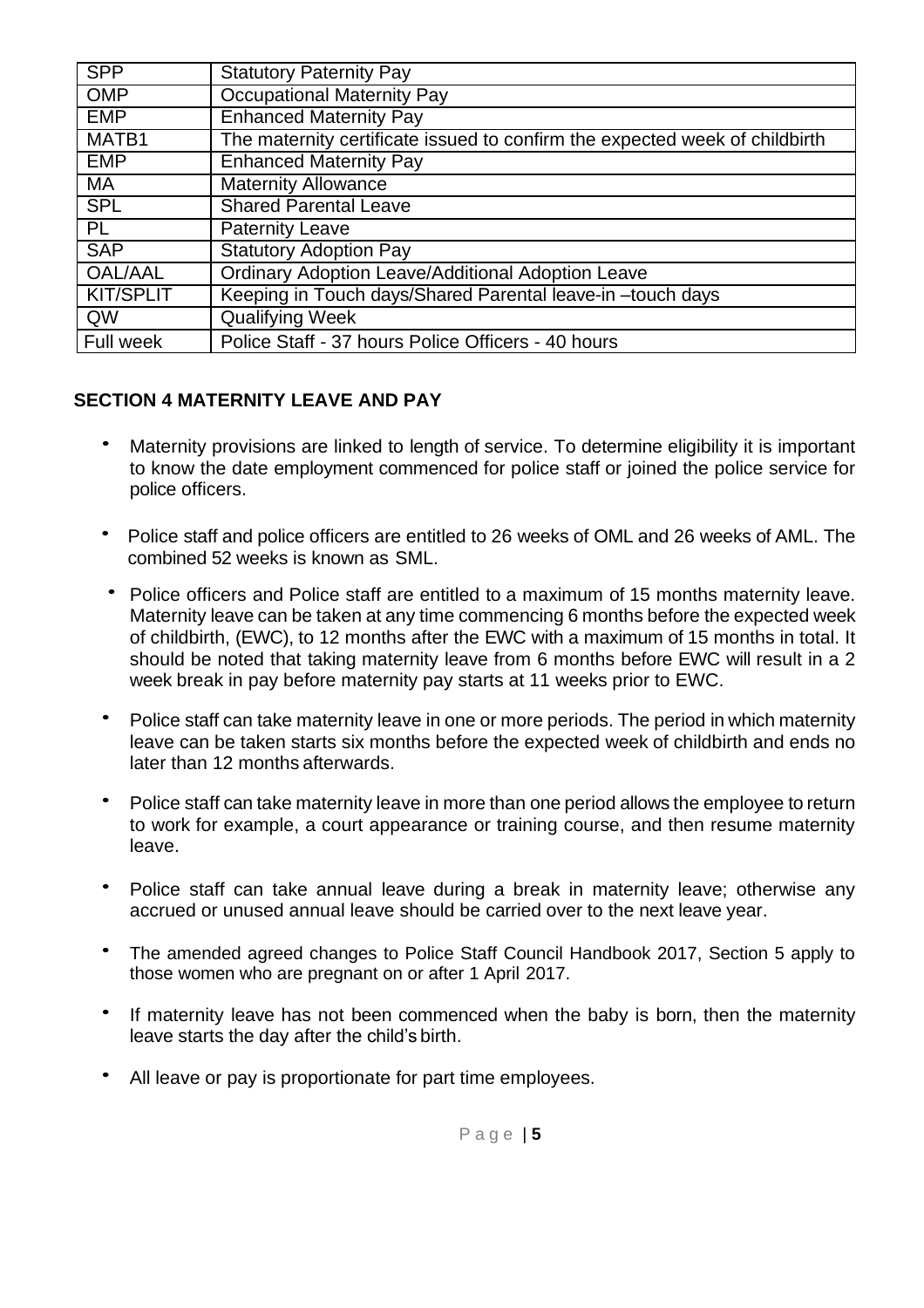• Compulsory Maternity Leave requires that a minimum of 2 weeks leave after the birth of a child must be taken by both police officers and police staff. Nottinghamshire Police should be advised by the individual that they wish to take SML at least 15 weeks before the beginning of the week that the baby is due, however if this is not possible, then it should be as soon as possible.

| Who is<br><b>Entitled</b>                 | Qualifying<br><b>Period</b>                                                                             | <b>Pay Entitlement</b>                                                                                                                                                                                                                                                                                                                                                                                 | <b>Leave Type</b>            |
|-------------------------------------------|---------------------------------------------------------------------------------------------------------|--------------------------------------------------------------------------------------------------------------------------------------------------------------------------------------------------------------------------------------------------------------------------------------------------------------------------------------------------------------------------------------------------------|------------------------------|
| Police<br>officer<br>&<br>police<br>staff | 41<br>Less than<br>weeks<br>continuous<br>service by the<br>expected week<br>of child<br>birth<br>(EWC) | None, but able to claim Maternity<br>Allowance                                                                                                                                                                                                                                                                                                                                                         | 26 weeks OML<br>26 weeks AML |
| Police<br>officer<br>&<br>police          | weeks<br>41<br><b>or</b><br>more<br>continuous                                                          | 6 weeks higher rate SMP.<br>33 weeks lower rate SMP                                                                                                                                                                                                                                                                                                                                                    | 26 weeks OML<br>26 weeks AML |
| staff                                     | service by EWC                                                                                          |                                                                                                                                                                                                                                                                                                                                                                                                        |                              |
| Police<br>officer                         | 63<br>weeks<br><b>or</b><br>more service at<br><b>EWC</b>                                               | 26 weeks full pay (including<br><b>SMP)</b> (under Police Regulations)<br>and 13 weeks lower-rate SMP is<br>paid on the condition that the<br>officer will return to work after<br>maternity<br>leave<br>will<br>and<br>complete one month's service.<br>Where an officer does not return<br>to duty as prescribed at the end<br>of the maternity leave, the full<br>pay must be repaid<br>(less SMP). | 26 weeks OML<br>26 weeks AML |
|                                           |                                                                                                         | Officers may exchange the final<br>5 weeks of the 26 weeks full-pay<br>for 10 weeks at half pay and half<br>rate SMP.<br>Followed by 8 weeks lower rate<br>SMP.                                                                                                                                                                                                                                        |                              |

# <span id="page-4-0"></span>**4.1 Eligibility for Maternity Leave andPay**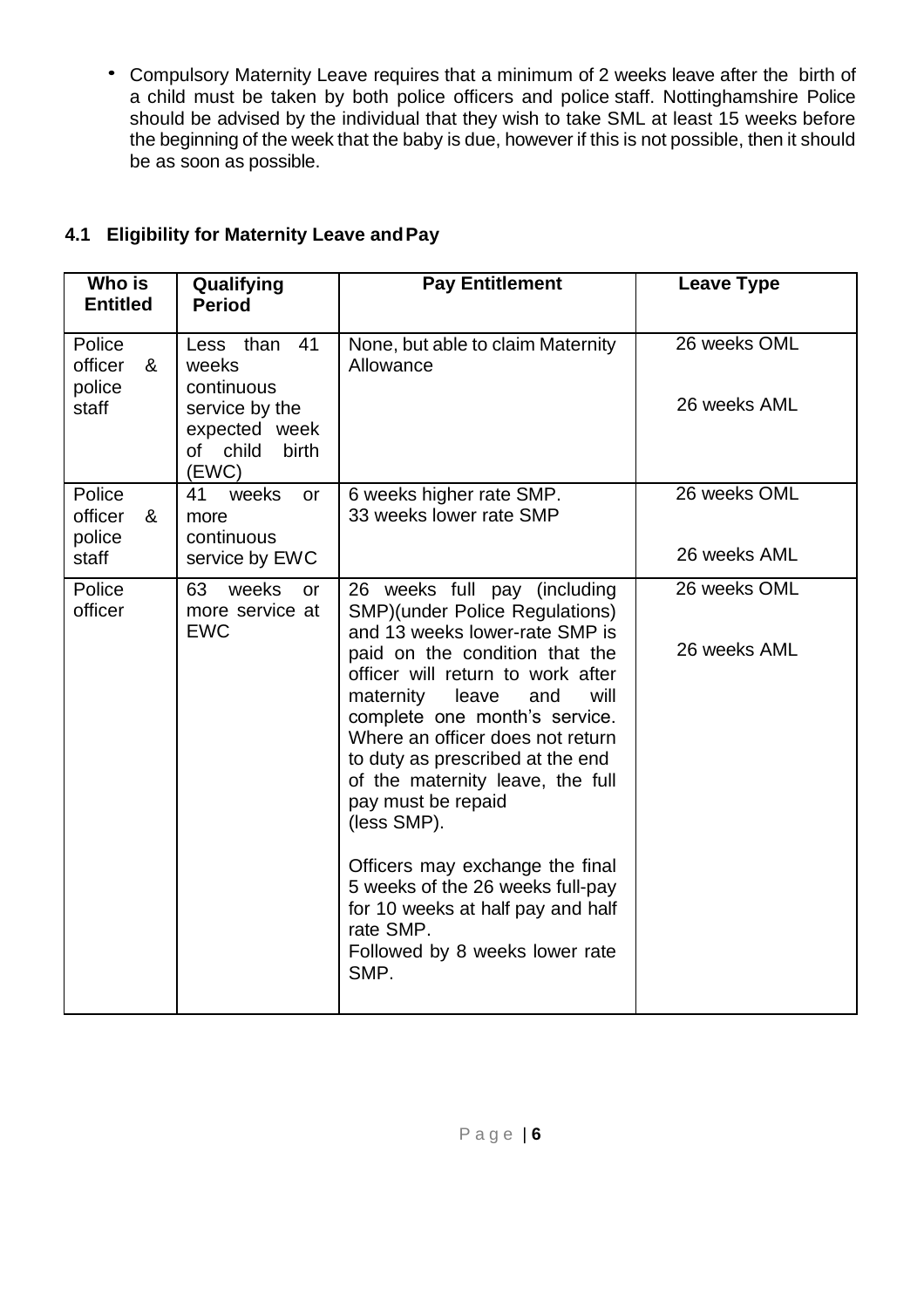| Police<br><b>staff</b> | 63 weeks or more<br>service at EW C | 26 weeks full pay (offset against<br>SMP) and 13 weeks lower rate<br>SMP is paid on the condition that                                                                                                                                                                                                                                                                                                                                | 26 weeks OML |
|------------------------|-------------------------------------|---------------------------------------------------------------------------------------------------------------------------------------------------------------------------------------------------------------------------------------------------------------------------------------------------------------------------------------------------------------------------------------------------------------------------------------|--------------|
|                        |                                     | the staff member will return to<br>work after maternity leave and<br>will complete one month's<br>service.<br>Where the staff member does<br>not return to work as prescribed<br>at the end of the maternity leave,<br>the full pay must be repaid (less<br>SMP).<br>Staff member may exchange the<br>final 5 weeks of the 26 weeks full<br>pay for 10 weeks at half pay and<br>half rate SMP. Followed by 8<br>weeks lower rate SMP. | 26 weeks AML |

#### <span id="page-5-0"></span>**4.2 Antenatal Care**

A reasonable amount of paid time off may be taken to attend ante natal care. This may include doctor, hospital, clinic, relaxation classes or parent craft classes. It is appropriate to provide evidence of appointments except for the initial first appointment to the line manager should it be requested.

The prospective father of a baby, mother's partner and intended parents in a surrogacy, (parental order), situation have a right to take unpaid leave on 2 occasions, each for a period of up to 6.5 hours to accompany the mother for antenatal careappointments.

#### <span id="page-5-1"></span>**4.3 Sickness**

Normal sickness entitlements apply for the pregnant mother.

#### **Police Officers**

Should the pregnant mother be absent from work due to a pregnancy related illness during the 4 weeks before the baby is due, statutory maternity pay (SMP) will commence from the following day of absence. Maternity leave and maternity pay will continue to commence on the day the police officer notified the force that she wishes it to commence.

#### **Police Staff**

Should the pregnant mother be absent from work due to a pregnancy related illness during the 4 weeks before the baby is due, maternity leave will commence from the following day of absence.

#### <span id="page-5-2"></span>**4.4 Health and Safety**

It is essential that the health and safety of the pregnant police officer or police staff member is not put at risk whilst continuing to work during their pregnancy. New mothers who have given birth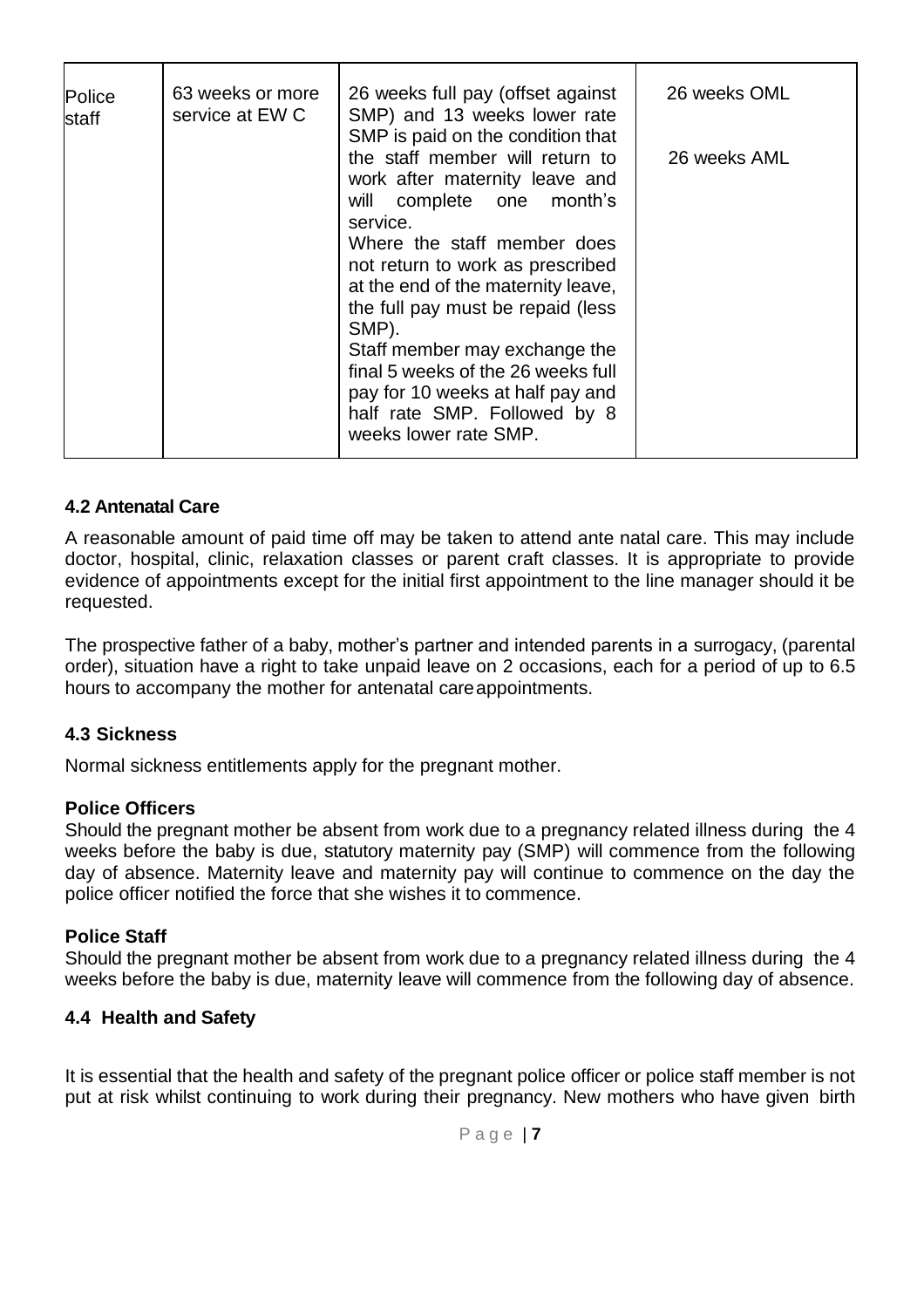within 6 months are also covered by this legislation. Once the line manager is aware that one of their team is pregnant or have returned to work after maternity leave, they should arrange for a risk assessment to be carried out as soon as possible. Nottinghamshire Police will implement the recommendations of the risk assessment, offer suitable alternative work or suspend the individual from work, on full pay, as long as necessary to protect the health and safety of the individual, and that of their unborn child.

# <span id="page-6-0"></span>**4.5 Uniform**

Maternity wear is available from HQ Supplies and should be discussed with the individual's line manager. This uniform is for uniformed police officers and uniformed police staff. It is not compulsory that it is worn. For more information on viewing and ordering maternity wear please refer to PD 640 Maternity, Paternity and Adoption Leave Procedure.

# <span id="page-6-1"></span> **SECTION 5 PATERNITY LEAVE AND PAY**

Paternity leave is a period of paid leave for those individuals whose partners give birth or adopt a child. For the purposes of identifying whether an individual qualifies, the definition of a partner is 'someone who lives with the mother of the baby in an enduring family relationship but is not an immediate relative'. It applies to partners of either sex.

# <span id="page-6-2"></span>**5.1 Eligibility for PaternityLeave**

To qualify you will have worked continuously for 26 weeks ending with the 15<sup>th</sup> week before the baby is due, (the qualifying week) (41 weeks continuous service). The qualifying date for adoption is the week in which the individual is notified of being matched

Paternity leave is available to be taken either one or two consecutive calendar weeks' paid paternity leave. It cannot be taken as single days.

To be eligible the individual must:

- have, or expect to have, responsibility for the child's upbringing.
- be the biological father of the child or the mother's husband, civil partner or partner, (includes same-sex partners)
- be the nominated carer who is the person nominated by the mother to assist in the care of and provide support to the mother on or around the time of birth.

Leave must be taken within 56 days of the actual date of birth of the child or around the time of adoption.

MFSS and the line manager must be advised that an individual wishes to take paternity leave at least by the 15<sup>th</sup> week before the child is due, or within 7 days of being matched with a child for adoption.

A minimum of 28 days' notice is required to cancel paternity leave.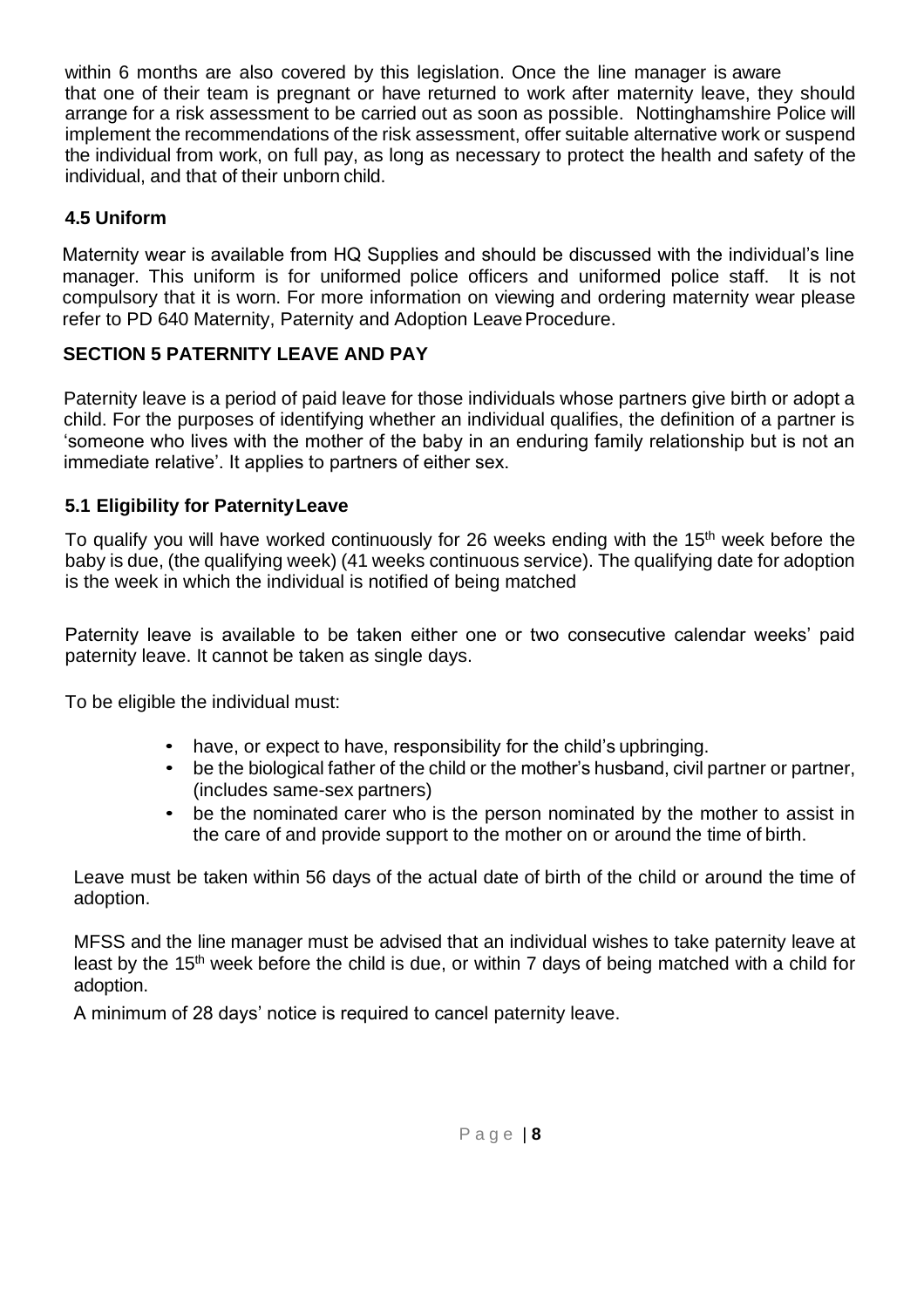| <b>Who is</b>                                | <b>Qualifying period</b>                                                                                                                                                                                                               | <b>Pay Entitlement</b>                                                                                                                                                                                                                                                                                                                                          | <b>Leave Type</b>                                                                                                                                             |
|----------------------------------------------|----------------------------------------------------------------------------------------------------------------------------------------------------------------------------------------------------------------------------------------|-----------------------------------------------------------------------------------------------------------------------------------------------------------------------------------------------------------------------------------------------------------------------------------------------------------------------------------------------------------------|---------------------------------------------------------------------------------------------------------------------------------------------------------------|
| Police<br>officers<br>and<br>police<br>staff | 41<br>weeks<br>continuous<br>service<br>before the expected week<br>of childbirth. For adoption<br>purposes the qualifying<br>week is the week in which<br>the individual is notified of<br>being matched with a child<br>for adoption | 2 weeks full pay<br>(80 hours for police<br>officers,<br>police<br>74<br>hours<br>staff)<br>Pro rata for part-<br>time police officers<br>and police staff                                                                                                                                                                                                      | 2 weeks<br>(80 hours for police)<br>officers,<br>74 hours<br>police<br>paternity<br>staff)<br>leave<br>Pro-rata for<br>part<br>time officers<br>and<br>staff. |
| Police<br>officers<br>and<br>police<br>staff | No qualifying period                                                                                                                                                                                                                   | 1 week full pay (40<br>hours for police<br>officers, 37 hours for<br>police staff).<br>If individuals do not<br>have the relevant<br>continuous<br>service<br>to qualify for SPP<br>they are able to take<br>2 weeks leave with<br>the<br>2 <sub>nd</sub><br>week<br>being<br>unpaid. Pro rata for<br>time<br>part<br>police<br>officers and<br>police<br>staff | 1 weeks<br>(40 hours for police)<br>officers, 37 hours<br>for police staff)<br>paternity leave<br>Pro-rata<br>for<br>part<br>time officers<br>and<br>staff.   |

Eligibility for unpaid Parental Leave for a child aged up to 18 years is specified in the Parental Leave Policy PS154.

### <span id="page-7-0"></span>**SECTION 6 ADOPTION LEAVE AND PAY**

Police staff and police officers are entitled to 52 weeks of adoption leave made up of 26 weeks Ordinary Adoption Leave and 26 weeks of Additional Adoption Leave.

There is no qualifying period for the right to take adoption leave. Eligibility and qualifying criteria for paid adoption leave are identified below

Parents in a surrogacy situation and 'foster to adopt' arrangements have the same rights as adoptive parents.

Eligibility for Statutory Adoption Pay in surrogacy arrangements require an employee to have worked for at least 26 weeks by the 15<sup>th</sup> week before the baby is due. All other conditions for qualifying for leave and pay are the same as for adoptiveparents.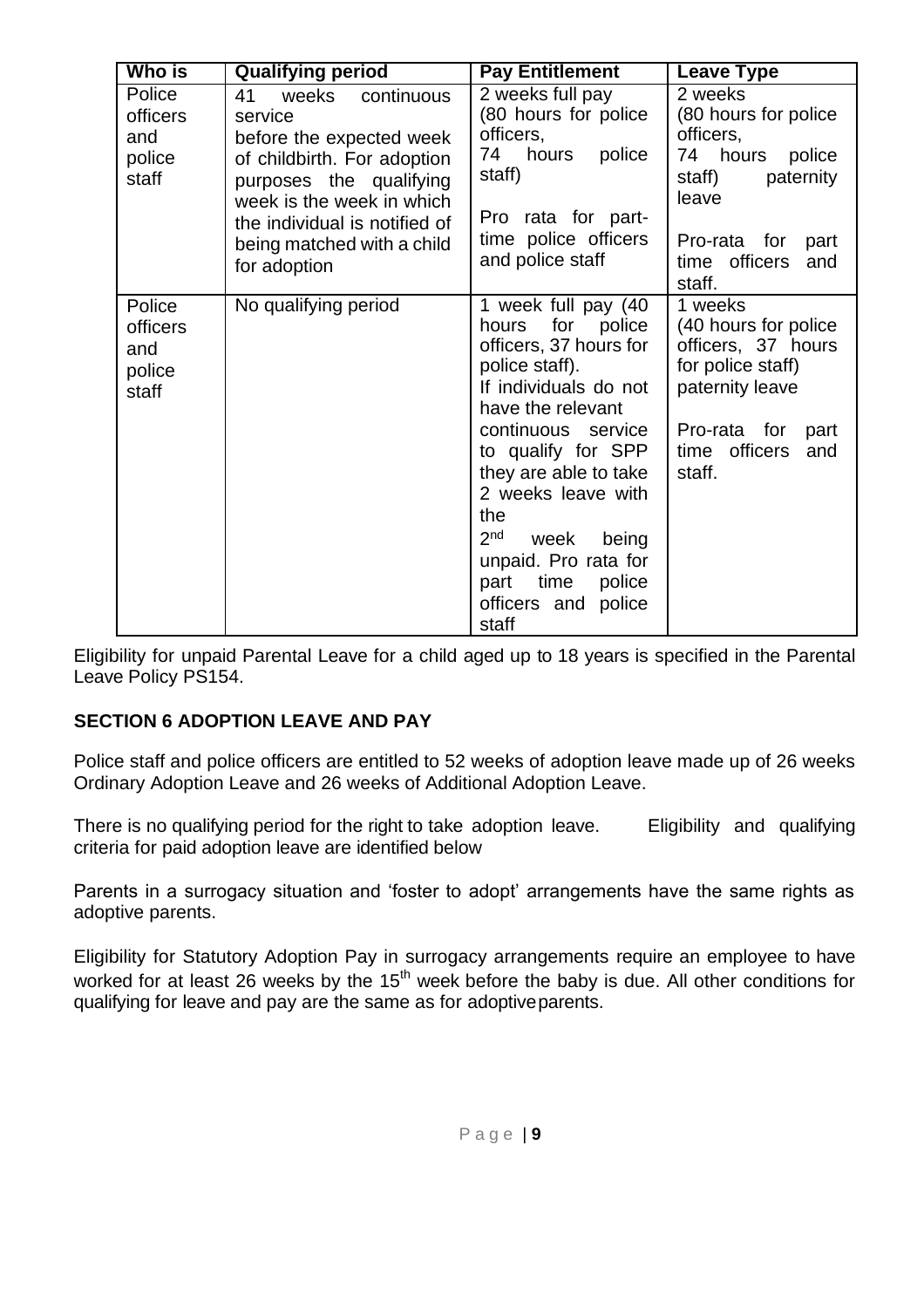Employees qualifying for adoption leave are allowed paid time off work to attend up to 5 adoption appointments after they have been matched with a child.

## <span id="page-8-0"></span>**6.1 Eligibility for Adoption Leave**

- Police officers and police staff who are matched with a child to be placed for adoption under UK law by an approved adoption agency.
- The individual should advise Nottinghamshire Police within 7 days of being matched with a child on how much leave they require, the start date, and date of the placement.
- Adoption leave can commence either from the date the child starts living with the individual or up to 14 days before the date the child is expected to start living with the individual. The maximum period is 52 weeks.
- For births under surrogacy arrangements Nottinghamshire Police should be advised by the individual that they wish to take Adoption Leave at least 15 weeks before the beginning of the week that the baby is due, however if this is not possible, then it should be as soon as possible.
- A minimum of 28 days' notice is required of the date to stop work and for adoption pay to start.

One member of a couple is eligible. They must choose which partner takes adoption leave. The partner of an individual who adopts, or the other member of a couple who are adopting jointly, may be entitled to paternity leave and/or pay and shared parental leave and/or pay, subject to meeting the appropriate eligibility criteria.

### <span id="page-8-1"></span>**6.2 Eligibility for Adoption Leave and/or Pay**

| <b>Who</b><br>is<br>entitled | <b>Qualifying period</b>                                                                           | <b>Pay Entitlement</b>                                               | Leave type   |
|------------------------------|----------------------------------------------------------------------------------------------------|----------------------------------------------------------------------|--------------|
| Police<br>officer            | 26<br>than<br>weeks<br><b>Less</b><br>continuous service ending<br>with the week in which the      | 1 week full pay (40 hours)                                           | 26 weeks OAL |
|                              | officer is notified of being<br>matched with a child for<br>adoption                               |                                                                      | 26 weeks AAL |
| Police<br>officer            | 26 weeks or more<br>continuous service<br><b>but</b><br>less than 1 year ending                    | 1 week full pay (40 hours)<br>38 weeks SAP<br>(5 weeks at 90% and 33 | 26 weeks OAL |
|                              | with the week in which the<br>officer is notified of being<br>matched with a child for<br>adoption | weeks lower SAP)<br>13 weeks unpaid                                  | 26 weeks AAL |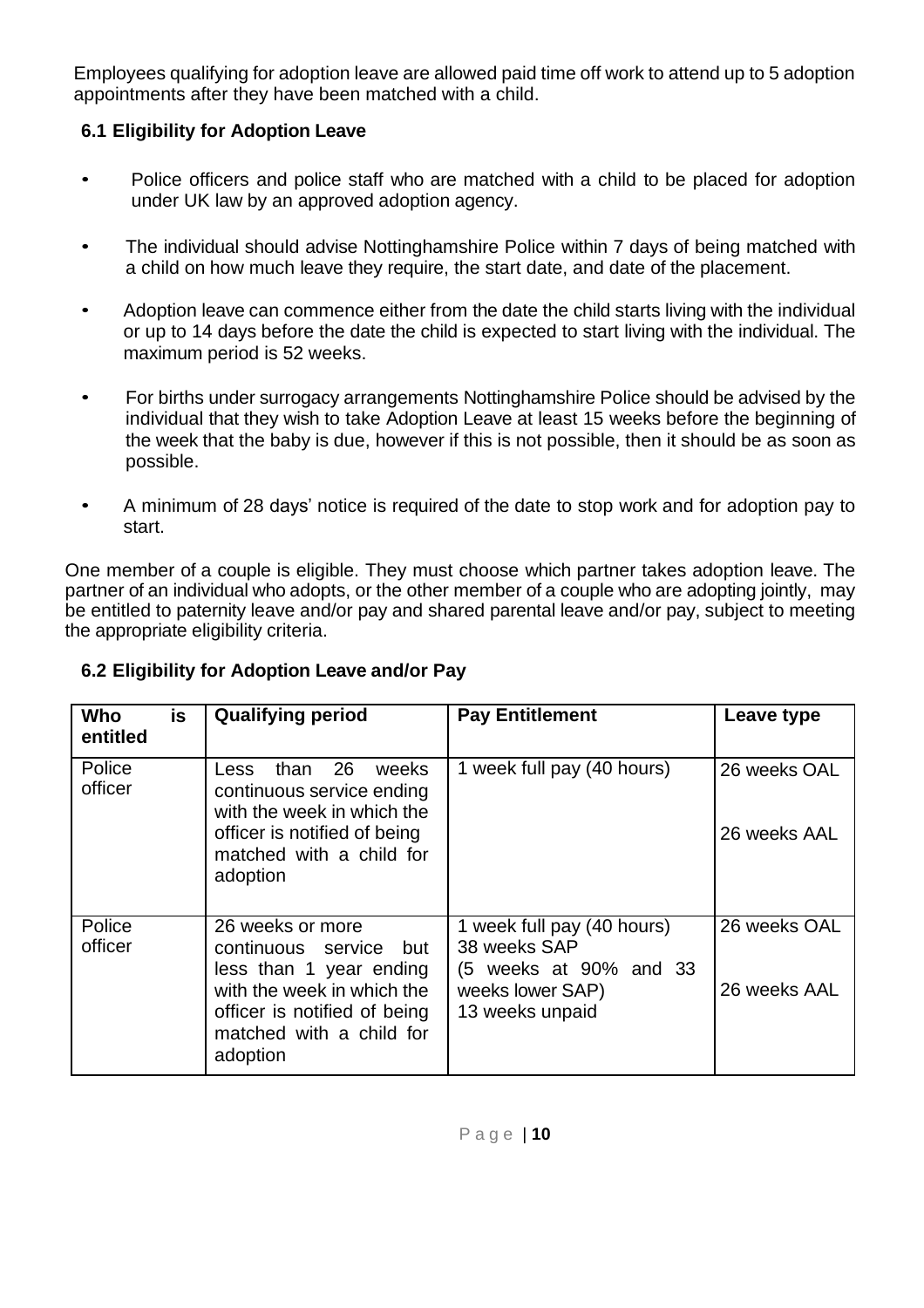| Police<br>officer   | year's<br>continuous<br>1<br>service<br>by the week in which the<br>officer is notified of being<br>matched with a child for<br>adoption                                               | 26 weeks full pay, (including<br>SAP),<br>(under<br>Police<br>Regulations) is paid on the<br>condition that the officer will<br>return to work after adoption<br>leave and will complete one<br>month's service.<br>Where an officer does not<br>return to duty, as prescribed,<br>at the end of the adoption<br>leave, the full pay must be<br>repaid (minus SAP).<br>Officers may exchange the<br>final 5 weeks of the 26 weeks<br>full pay for 10 weeks at half<br>pay and half rate SAP.<br>Followed by 8 weeks lower<br>rate SMP | 26 weeks OAL<br>26 weeks AAL |
|---------------------|----------------------------------------------------------------------------------------------------------------------------------------------------------------------------------------|---------------------------------------------------------------------------------------------------------------------------------------------------------------------------------------------------------------------------------------------------------------------------------------------------------------------------------------------------------------------------------------------------------------------------------------------------------------------------------------------------------------------------------------|------------------------------|
| <b>Police Staff</b> | Less than 26 weeks<br>Continuous<br>service<br>ending with the week in<br>which the staff member is<br>notified of being matched<br>with a child for adoption                          | 1 weeks full pay (37<br>hours)                                                                                                                                                                                                                                                                                                                                                                                                                                                                                                        | 26 weeks OAL<br>26 weeks AAL |
| Police staff        | 26 weeks or more<br>continuous<br>service<br>but<br>less than 1 year ending<br>with the week in which the<br>staff member is notified of<br>being matched with a<br>child for adoption | 1 week full pay (37 hours)<br>38 weeks SAP<br>(5 weeks at 90% and 33<br>weeks lower SAP)<br>13 weeks unpaid                                                                                                                                                                                                                                                                                                                                                                                                                           | 26 weeks OAL<br>26 weeks AAL |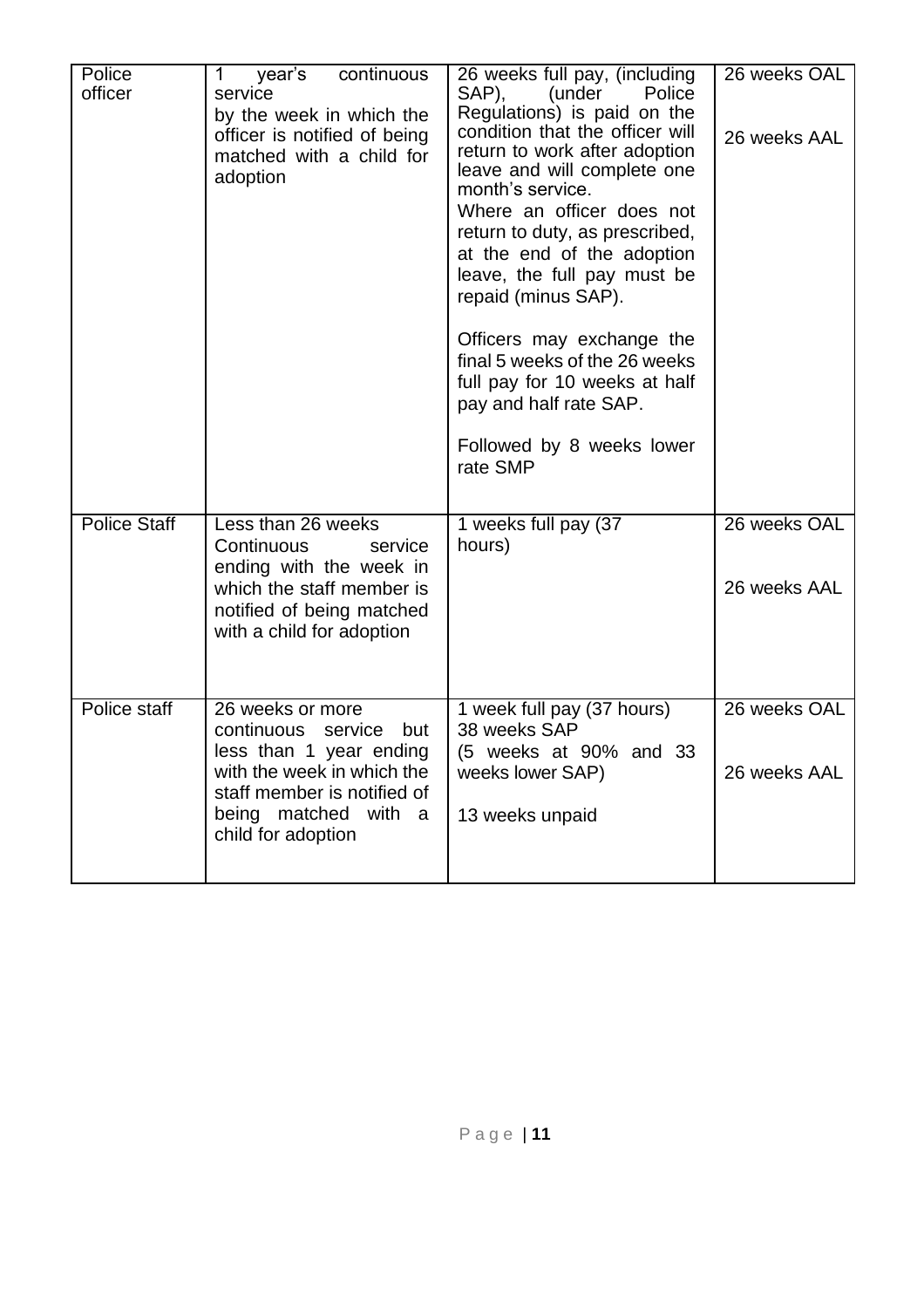| Police staff | 1 year's continuous service | 26 weeks full pay, (offset     | 26 weeks OAL |
|--------------|-----------------------------|--------------------------------|--------------|
|              | by the week in which the    | against SAP), is paid on the   |              |
|              | staff member is notified of | condition<br>that the<br>staff |              |
|              | being matched with a child  | member will return to work     | 26 weeks AAL |
|              | for adoption                | after adoption leave and will  |              |
|              |                             | complete<br>month's<br>one     |              |
|              |                             | service.                       |              |
|              |                             |                                |              |
|              |                             | Where a staff member does      |              |
|              |                             | not return to work, as         |              |
|              |                             | prescribed, at the end of the  |              |
|              |                             | adoption leave, the full pay   |              |
|              |                             | must be repaid. (minus SAP)    |              |
|              |                             |                                |              |
|              |                             | Police staff member may        |              |
|              |                             | exchange the final 5 weeks of  |              |
|              |                             | the 26 weeks full pay for 10   |              |
|              |                             | weeks at half pay and half     |              |
|              |                             | rate SAP.                      |              |
|              |                             |                                |              |
|              |                             |                                |              |
|              |                             | Followed by 8 weeks lower      |              |
|              |                             | rate SAP.                      |              |
|              |                             |                                |              |
|              |                             |                                |              |
|              |                             |                                |              |
|              |                             |                                |              |

Payment of Occupational Adoption Pay to police officers and police staff is subject to the officer/staff member not returning to work for a minimum of 1 month. If the officer/staff member does not return to duty as prescribed at the end of the adoption leave, the officer will be required to repay the Occupational Adoption Pay in excess of Statutory Adoption Pay (SAP).

# <span id="page-10-0"></span>**SECTION 7 SHARED PARENTAL LEAVE AND PAY**

Shared Parental Leave (SPL) allows mothers, fathers, partners to share time off work, if the mother curtails her rights to maternity pay, and/or leave.

Shared Parental Leave and/or Statutory Shared Parental Pay (ShPP) is also available to adoptive parents, prospective parents in fostering for adoption and intended parents in surrogacy arrangements who intend to apply for a parental order.

When an employee gives the employer a period of leave notice, they can request either a single block of leave or discontinuous periods of leave. If the employee requests discontinuous leave, the employer can refuse the request and require the employee to withdraw the request or take the leave in a continuous block. However, if an employee requests a continuous period of leave, the employer must agree to it.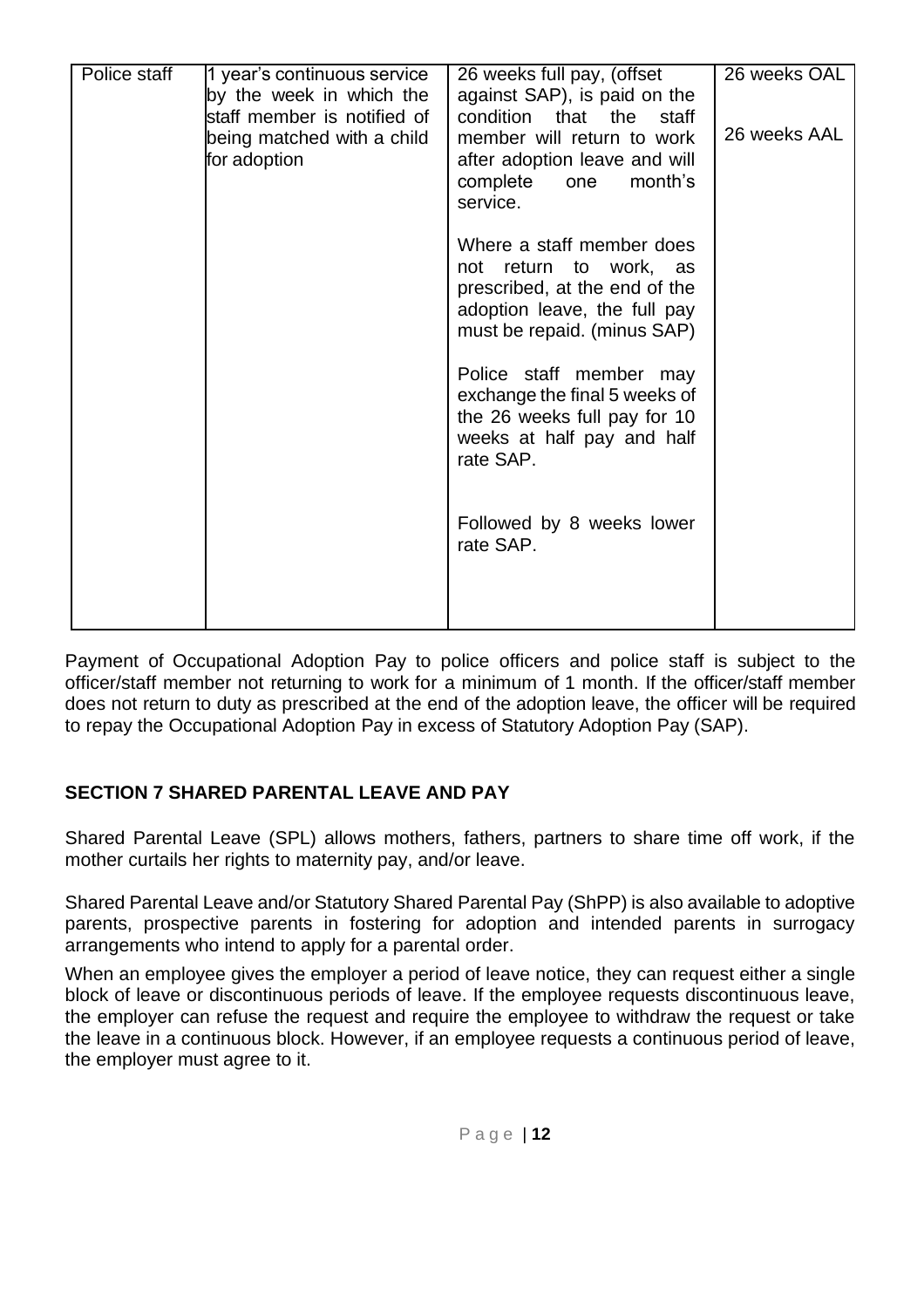Employees can submit up to three separate leave notices. Therefore, an employee can take three separate blocks of leave, provided that they give their employer a separate notice of each period of leave, at least eight weeks before it starts.

Each parent qualifies separately for Shared Parental Leave (SPL) and Shared Parental Pay (ShPP).

To be eligible for **Shared Parental Leave** the mother/adoptive parent must:

- have a partner
- be entitled to maternity/adoption leave; or to statutory maternity/adoption pay or maternity allowance
- have curtailed, or given notice to reduce, their maternity/adoption leave or their pay/allowance

#### **7.1 A parent who intends to take SPL must:**

- Be an employee. (For the purposes SPL Police Officers are included in this definition)
- share the primary responsibility for the child with the partner at the time of birth or adoption
- have properly notified their employer of their entitlement and have provided the necessary declarations and evidence
- give 8 weeks binding notice to bring maternity/adoption leave to an end

In addition, a parent wanting to take SPL is required to satisfy the following Continuity of

Employment Test and their partner must meet the Employment and Earnings Test:

- **Continuity of Employment** 26 weeks continuous employment ending with the 15<sup>th</sup> week before the week of childbirth/adoption matching date and remains in employment at the start of each leave period
- **Employment and Earnings Test** in the 66 weeks leading up to the baby's expected due date/adoption matching date have worked for at least 26 weeks and earned an average of at least the maternity allowance threshold set by the Government, for any of those 66 weeks

The amount of leave available is calculated using the mother's entitlement to maternity/adoption leave, which allows up to 52 weeks leave.

2 weeks statutory minimum maternity/adoption leave must be taken by the mother/adoptive parent following the birth/adoption.

If the mother/adoptive parent reduces their entitlement to leave then, subject to meeting eligibility criteria, they and/or their partner can take any remaining weeks as SPL

If eligible, the mother will be entitled to up to 39 weeks maternity/adoption pay. If adoptive parent gives the required notice to reduce their entitlement before the 39 weeks ends then any remaining weeks could become available as Shared Parental Pay.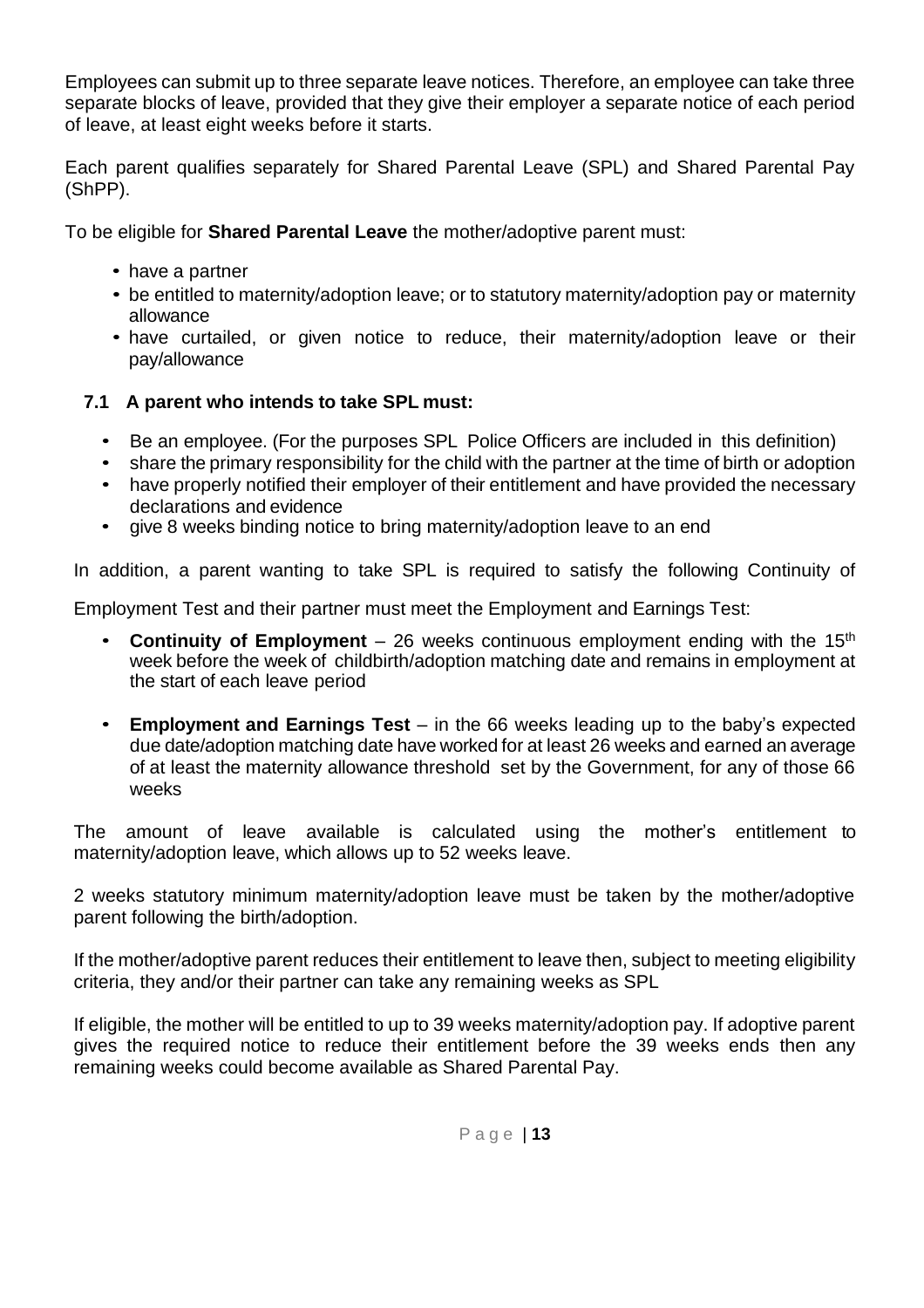# **7.2 Eligibility for Shared Parental Pay, (ShPP),** is determined by the following criteria:

- meeting the Continuity of Employment and the Employment and Earning Test under SPL
- in addition the employee must have earned above the Lower Earnings Limit in the 8 weeks leading up to and including the  $15<sup>th</sup>$  week before the child's due date/adoption matching date, and
- still be employed at the start of the first period of ShPP

Shared Parental Pay will be paid at the Statutory Rate set by the Government or 90% of average weekly earnings, whichever is lower.

To assist employees the Government has produced a shared parental leave and pay calculator which can be found at [www.gov.uk](http://www.gov.uk/)

More detail on the provision for Shared Parental Leave and Shared Parental Pay can be found in a dedicated procedure covering this (PD 649).

# <span id="page-12-0"></span>**SECTION 8 CONTACT DURING MATERNITY/ADOPTION OR SHARED PARENTAL LEAVE**

There will be agreement between the individual on leave and their line manager on arrangements for contact during the period of leave.

During any period of leave legislation provides for Keeping in Touch (KIT) (maternity/adoption) and Shared Parental Leave in Touch, (SPLIT) days. These are set at up to 10 and 20 days respectively. To assist keeping in touch information technology will be retained and suitably enabled.

More detail on contact and the operation of KIT and SPLIT days can be found in the Maternity, Paternity, Shared Parental and Adoption Leave Guides and Procedures.

# <span id="page-12-1"></span>**SECTION 9 ANNUAL LEAVE**

Annual leave and public holidays continue to accrue during periods of maternity, adoption and shared parental leave.

Arrangements for booking and any carry-over of annual leave can be found in the procedures and guide.

### <span id="page-12-2"></span>**SECTION 10 PENSION**

Pension contributions will continue to be made during any period when the individual is receiving pay for parental leave, but not during a period of unpaid leave.

The individual contributions will be based on actual pay, while the Force contributions will be